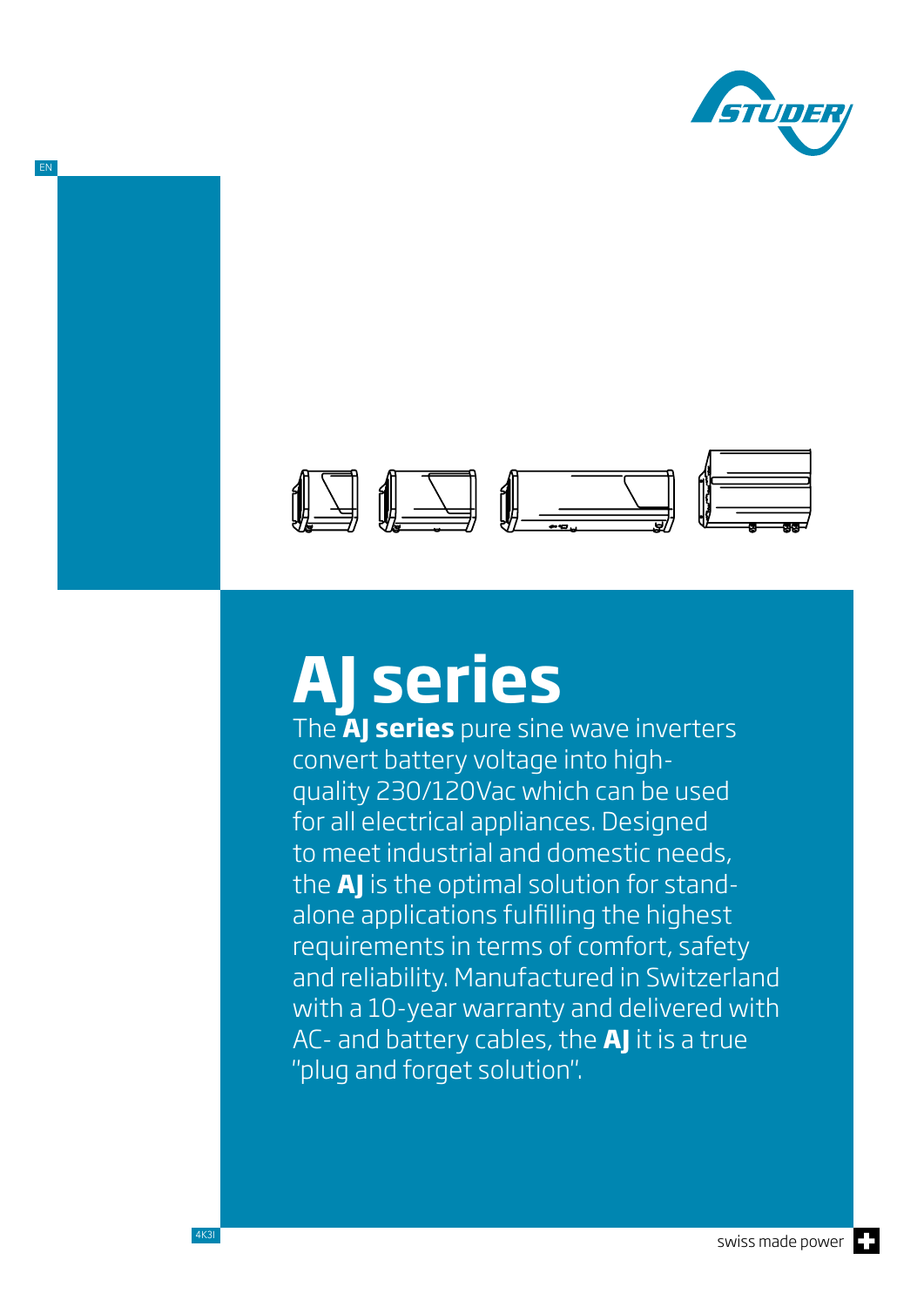|                                 | Voltage max.       | 25 Vdc                     | $45$ Vdc | $90$ Vdc | 25 Vdc   | 45 Vdc   | 90 Vdc   |  |  |
|---------------------------------|--------------------|----------------------------|----------|----------|----------|----------|----------|--|--|
|                                 | Current max.       |                            | $10$ Adc |          |          | $15$ Adc |          |  |  |
| Solar regulator                 | Principle          | Floating 3 stages (I/U/UO) |          |          |          |          |          |  |  |
|                                 | Absorption voltage | 14.4 Vdc                   | 28.8 Vdc | 57.6 Vdc | 14 4 Vdc | 28.8 Vdc | 57.6 Vdc |  |  |
|                                 | Floating voltage   | $13.6$ Vdc                 | 27.2 Vdc | 54 4 Vdc | 13 6 Vdc | 27.2 Vdc | 54.4 Vdc |  |  |
| Remote control (RCM-01/-02/-03) |                    |                            |          |          |          |          |          |  |  |

|                                              |                                                                                                                                                                                    |                                                     |                      |                                           |                                              |                                       |                                                    |                                                                                                                                 | AJ                                                               | -AJ                                    |
|----------------------------------------------|------------------------------------------------------------------------------------------------------------------------------------------------------------------------------------|-----------------------------------------------------|----------------------|-------------------------------------------|----------------------------------------------|---------------------------------------|----------------------------------------------------|---------------------------------------------------------------------------------------------------------------------------------|------------------------------------------------------------------|----------------------------------------|
|                                              | AJ 275-12                                                                                                                                                                          | AJ 350-24                                           | AJ 400-48            | AJ 500-12                                 | AJ 600-24                                    | AJ 700-48                             |                                                    | AJ 1000-12                                                                                                                      | AJ 1300-24                                                       | AJ 2100-12                             |
| Inverter<br>Nominal battery voltage          | 12 Vdc                                                                                                                                                                             | 24 Vdc                                              | 48 Vdc               | 12 Vdc                                    | 24 Vdc                                       | 48 Vdc                                | Inverter<br>Nominal battery voltage                | 12 Vdc                                                                                                                          | 24 Vdc                                                           | 12 Vdc                                 |
| Input voltage range                          | 10.5 - 16 Vdc                                                                                                                                                                      | 21 - 32 Vdc                                         | 42 - 60 Vdc          | 10.5 - 16 Vdc                             | 21 - 32 Vdc                                  | 42 - 64 Vdc                           | Input voltage range                                | 10.5 - 16 Vdc                                                                                                                   | 21 - 32 Vdc                                                      | 10.5 - 16 Vdc                          |
| Continuous power @ 25°C                      | 200 VA                                                                                                                                                                             | 300 VA                                              | 300 VA               | 400 VA                                    | 500 VA                                       | 500 VA                                | Continuous power @ 25°C                            | 800 VA                                                                                                                          | 1000VA                                                           | 2000 VA                                |
| Power 30 min. @ 25°C                         | 275 VA                                                                                                                                                                             | 350 VA                                              | 400 VA               | 500 VA                                    | 600 VA                                       | 700 VA                                | Power 30 min. @ 25°C                               | 1000 VA                                                                                                                         | 1300 VA                                                          | 2100 VA                                |
| Power 5 min. @ 25°C                          | 350 VA                                                                                                                                                                             | 500 VA                                              | 600 VA               | 575 VA                                    | 675 VA                                       | 900 VA                                | Power 5 min. @ 25°C                                | 1200 VA                                                                                                                         | 2000 VA                                                          | 2450 VA                                |
| Power 5 sec. @ 25°C                          | 450 VA                                                                                                                                                                             | 650 VA                                              | 1000 VA              | 1000 VA                                   | 1200 VA                                      | 1400 VA                               | Power 5 sec. @ 25°C                                | 2200 VA                                                                                                                         | 2800 VA                                                          | 5000 VA                                |
| Asymmetric load                              | 150 VA                                                                                                                                                                             | 150 VA                                              | 200 VA               | 250 VA                                    | 300 VA                                       | 300 VA                                | Asymmetric load                                    | 500 VA                                                                                                                          | 600 VA                                                           | 1000 VA                                |
|                                              | 93%                                                                                                                                                                                | 94%                                                 | 94%                  | 93%                                       | 94%                                          | 94%                                   |                                                    | 93%                                                                                                                             | 94%                                                              | 92%                                    |
| Max. efficiency (%)                          |                                                                                                                                                                                    |                                                     |                      |                                           |                                              |                                       | Max. efficiency (%)                                |                                                                                                                                 |                                                                  |                                        |
| Cos j max.                                   | 0.1 - 1 up to 200 VA                                                                                                                                                               | 0.1 - 1 up to 300 VA                                | 0.1 - 1 up to 300 VA | $0.1 - 1$ up to 400 VA                    | 0.1 - 1 up to 500 VA                         | $0.1 - 1$ up to 500 VA                | Cos j max.                                         |                                                                                                                                 | 0.1 - 1 up to 800 VA 0.1 - 1 up to 1000 VA 0.1 - 1 up to 2000 VA |                                        |
| Detection of the load                        |                                                                                                                                                                                    | 2 W only with the solar option -S                   |                      |                                           | Adjustable: 1 to 20 W                        |                                       | Detection of the load                              |                                                                                                                                 | 2 W only with the solar option -S                                | Adjustable:                            |
| Short-circuit current AC 2 sec.              | 2.3 Aac (4.6 Aac*)                                                                                                                                                                 | 3.2 Aac (6.4 Aac*)                                  | 4.6 Aac (9.2 Aac*)   | 5.2 Aac (10.4 Aac*)                       | 5.7 Aac (11.4 Aac*)                          | 7 Aac (14 Aac*)                       | Short-circuit current AC 2 sec.                    | 10 Aac (20 Aac*)                                                                                                                | 13 Aac (26 Aac*)                                                 | 26 Aac (52 Aac*)                       |
| Output voltage                               |                                                                                                                                                                                    | Sine wave 230 Vac (120 Vac*) ±5 %<br>Output voltage |                      | Sine wave 230 Vac (120 Vac*) ±5%          |                                              |                                       |                                                    |                                                                                                                                 |                                                                  |                                        |
| Frequency                                    |                                                                                                                                                                                    | 50 Hz (60 Hz*) $\pm$ 0.05 % (crystal controlled)    |                      | Frequency                                 | 50 Hz (60 Hz*) ± 0.05 % (crystal controlled) |                                       |                                                    |                                                                                                                                 |                                                                  |                                        |
| Distortion THD (resistive load)              |                                                                                                                                                                                    |                                                     |                      | < 3 % (@ Pnom & Uin nom.)                 |                                              |                                       | Distortion THD (resistive load)                    |                                                                                                                                 |                                                                  | < 3 % (@ Pnom & Uin nom.)              |
| Consumption Stand-by                         | $0.3 W^{**}$                                                                                                                                                                       | $0.5 W^{**}$                                        | $1.1 W^{**}$         | 0.4W                                      | 0.6 W                                        | 1.5 W                                 | Consumption Stand-by                               | 0.7W                                                                                                                            | 1.2 W                                                            | 0.7W                                   |
| Consumption "ON" no load                     | 2.4 W                                                                                                                                                                              | 3.5 W                                               | 5.2W                 | 4.6 W                                     | 7.2 W                                        | 12W                                   | Consumption "ON" no load                           | 10W                                                                                                                             | 13W                                                              | 16W                                    |
| Overheat protection (±5°C)                   |                                                                                                                                                                                    |                                                     |                      | Shut down @ 75°C - Auto-restart @ 70°C    |                                              |                                       | Overheat protection (±5°C)                         |                                                                                                                                 |                                                                  | Shut down @ 75°C - Auto-restart @ 70°C |
| Overload and short circuit protection        | Automatic disconnection with 2 time restart attempt                                                                                                                                |                                                     |                      |                                           |                                              | Overload and short circuit protection | Automatic disconnection with 2 time restart attem  |                                                                                                                                 |                                                                  |                                        |
| Reverse polarity protection as internal fuse | 60 A                                                                                                                                                                               | 40 A                                                | 25 A                 | 120 A                                     | 90 A                                         | 60 A                                  | Reverse polarity protection as internal fuse       | 125 A                                                                                                                           | 100 A                                                            | Not protected                          |
| Deep discharge battery protection            |                                                                                                                                                                                    | Shut off @ 0.87 x Unom - Automatic restart @ Unom   |                      |                                           |                                              | Deep discharge battery protection     |                                                    | Shut off @ 0.87 x Unom - Automatic restart @ Unc                                                                                |                                                                  |                                        |
| Max. battery voltage                         | Shut off @ >1.33 x Unom - Automatic restart @ < Umax                                                                                                                               |                                                     |                      |                                           |                                              | Max. battery voltage                  | Shut off @ >1.33 x Unom - Automatic restart @ < Ur |                                                                                                                                 |                                                                  |                                        |
| Acoustic alarm                               | Before low battery or overheating disconnection                                                                                                                                    |                                                     |                      |                                           |                                              | Acoustic alarm                        |                                                    | Before low battery or overheating disconnection                                                                                 |                                                                  |                                        |
| General data                                 |                                                                                                                                                                                    |                                                     |                      |                                           |                                              |                                       | General data                                       |                                                                                                                                 |                                                                  |                                        |
| Weight                                       | 2.4 kg                                                                                                                                                                             |                                                     | 2.6 kg               |                                           | $4.5 \text{ kg}$                             |                                       | Weight                                             | 8.5 kg                                                                                                                          |                                                                  | 19 <sub>kg</sub>                       |
| Dimension h/w/l [mm]                         |                                                                                                                                                                                    | 142/163/84                                          |                      |                                           | 142/240/84                                   |                                       | Dimension h/w/l [mm]                               |                                                                                                                                 | 142 / 428 / 84                                                   | 273/39                                 |
| Protection index IP                          |                                                                                                                                                                                    |                                                     |                      | IP 30 conforms to DIN 40050               |                                              |                                       | Protection index IP                                | IP 30 conforms to DIN 40050                                                                                                     |                                                                  | IP 20 conforms                         |
| Certification ECE-R 10 (E24)                 | $\checkmark$                                                                                                                                                                       |                                                     | $\times$             | $\checkmark$                              |                                              | $\times$                              | Certification ECE-R 10 (E24)                       | $\checkmark$                                                                                                                    | $\checkmark$                                                     | $\checkmark$                           |
| Conformity                                   | Low Voltage Directive (LVD) 2014/35/EU: EN/IEC 62109-1, 62109-2, 62477-1<br>Electromagnetic Compliance (EMC) Directive 2014/30/EU: EN/IEC 61000-3-3, 61000-6-2, 61000-6-4, 62040-2 |                                                     |                      |                                           |                                              | Conformity                            |                                                    | Low Voltage Directive (LVD) 2014/35/EU: EN/IEC 62109-1, 621<br>Electromagnetic Compliance (EMC) Directive 2014/30/EU: EN/IEC 61 | 61000-6-4, 62040-2                                               |                                        |
| Operating temperature                        | -20 $^{\circ}$ C to +50 $^{\circ}$ C                                                                                                                                               |                                                     |                      |                                           | Operating temperature                        | -20 $^{\circ}$ C to +50 $^{\circ}$ C  |                                                    |                                                                                                                                 |                                                                  |                                        |
| Relative humidity in operation               | 95 % without condensation                                                                                                                                                          |                                                     |                      |                                           | Relative humidity in operation               | 95 % without condensation             |                                                    |                                                                                                                                 |                                                                  |                                        |
| Ventilation forced                           | From $45^{\circ}$ C $\pm$ 5°C                                                                                                                                                      |                                                     |                      |                                           |                                              |                                       | Ventilation forced                                 | From $45^{\circ}$ C $\pm$ 5°C                                                                                                   |                                                                  |                                        |
| Acoustic level                               | < 45 dB (with ventilation)                                                                                                                                                         |                                                     |                      |                                           |                                              |                                       | Acoustic level                                     | < 45 dB (with ventilation)                                                                                                      |                                                                  |                                        |
| Approximate correction of Pnom               | $-1.5$ % / °C from + 25°C                                                                                                                                                          |                                                     |                      |                                           |                                              |                                       | Approximate correction of Pnom                     | -1.5 % / $^{\circ}$ C from + 25 $^{\circ}$ C                                                                                    |                                                                  |                                        |
| Recommended battery capacity                 |                                                                                                                                                                                    |                                                     |                      | > 5 x Pnom/Unom (recommended value in Ah) |                                              |                                       | Recommended battery capacity                       |                                                                                                                                 | > 5 x Pnom/Unom (recommended value in Ah)                        |                                        |
| Length cables (Battery/AC out)               |                                                                                                                                                                                    | 1.2 m / 1 m                                         |                      |                                           | 1.5 m / 1 m                                  |                                       | Length cables (Battery/AC out)                     |                                                                                                                                 | 1.5 m / 1 m                                                      | 1.7 m/                                 |
| Options                                      |                                                                                                                                                                                    |                                                     |                      |                                           |                                              |                                       | <b>Options</b>                                     |                                                                                                                                 |                                                                  |                                        |

- ∙ High and steady efficiency
- ∙ Outstanding overload capabilities
- ∙ Digital regulation and control by microprocessor
- ∙ Electrical supply to any type of appliance
- ∙ Full internal protection
- ∙ Battery lifetime optimization (B.L.O.) function
- ∙ Plug&Play, suplied with battery and AC cables

| AJ 1300-24<br>AJ 1000-12<br>AJ 2100-12<br>AJ 2400-24<br>12 Vdc<br>24 Vdc<br>12 Vdc<br>24 Vdc<br>10.5 - 16 Vdc<br>21 - 32 Vdc<br>10.5 - 16 Vdc<br>21 - 32 Vdc<br>Input voltage range<br>Continuous power @ 25°C<br>800 VA<br>1000VA<br>2000 VA<br>2000 VA<br>Power 30 min. @ 25°C<br>1000 VA<br>1300 VA<br>2100 VA<br>2400 VA<br>1200 VA<br>2000 VA<br>2450 VA<br>2800 VA<br>5000 VA<br>2200 VA<br>2800 VA<br>5200 VA<br>500 VA<br>1000 VA<br>600 VA<br>1200 VA<br>93%<br>94%<br>92%<br>94%<br>0.1 - 1 up to 800 VA 0.1 - 1 up to 1000 VA 0.1 - 1 up to 2000 VA 0.1 - 1 up to 2000 VA<br>Detection of the load<br>2 W only with the solar option -S<br>Adjustable: 1 to 20 W<br>Short-circuit current AC 2 sec.<br>10 Aac (20 Aac*)<br>13 Aac (26 Aac*)<br>26 Aac (52 Aac*)<br>30 Aac (60 Aac*)<br>Sine wave 230 Vac (120 Vac*) ±5%<br>50 Hz (60 Hz*) ± 0.05 % (crystal controlled)<br>Distortion THD (resistive load)<br>< 3 % (@ Pnom & Uin nom.)<br>0.7W<br>1.2W<br>0.7W<br>1.2 W<br>Consumption Stand-by<br>Consumption "ON" no load<br>10W<br>13W<br>16W<br>16 W<br>Shut down @ 75°C - Auto-restart @ 70°C<br>Overheat protection $(\pm 5^{\circ}C)$<br>Overload and short circuit protection<br>Automatic disconnection with 2 time restart attempt<br>125 A<br>100 A<br>150 A<br>Reverse polarity protection as internal fuse<br>Not protected<br>Shut off @ 0.87 x Unom - Automatic restart @ Unom<br>Deep discharge battery protection<br>Shut off @ >1.33 x Unom - Automatic restart @ < Umax<br>Max. battery voltage<br>Acoustic alarm<br>Before low battery or overheating disconnection<br>8.5 kg<br>19 kg<br>18 kg<br>Dimension h/w/l [mm]<br>142/428/84<br>273/399/117<br>Protection index IP<br>IP 30 conforms to DIN 40050<br>IP 20 conforms to DIN 40050<br>Certification ECE-R 10 (E24)<br>Low Voltage Directive (LVD) 2014/35/EU: EN/IEC 62109-1, 62109-2, 62477-1<br>Electromagnetic Compliance (EMC) Directive 2014/30/EU: EN/IEC 61000-3-3, 61000-6-2,<br>61000-6-4, 62040-2<br>-20 $^{\circ}$ C to +50 $^{\circ}$ C<br>Operating temperature<br>Relative humidity in operation<br>95 % without condensation<br>From $45^{\circ}$ C $\pm$ 5°C<br>Ventilation forced<br>Acoustic level<br>< 45 dB (with ventilation)<br>$-1.5\%$ / °C from + 25°C<br>Approximate correction of Pnom<br>> 5 x Pnom/Unom (recommended value in Ah)<br>Recommended battery capacity<br>Length cables (Battery/AC out)<br>1.5 m / 1 m<br>1.7 m / 1 m<br>25 Vdc<br>45 Vdc<br>25 Vdc<br>45 Vdc<br>Voltage max.<br>25 Adc<br>Current max.<br>30 Adc<br>Principle<br>Floating 3 stages (I/U/UO)<br>Solar regulator<br>14.4 Vdc<br>Absorption voltage<br>14.4 Vdc<br>28.8 Vdc<br>28.8 Vdc<br>Floating voltage<br>13.6 Vdc<br>27.2 Vdc<br>13.6 Vdc<br>27.2 Vdc<br>Remote control (JT8) |                         |  |  | Al           | AI |              |  |  |  |  |
|-----------------------------------------------------------------------------------------------------------------------------------------------------------------------------------------------------------------------------------------------------------------------------------------------------------------------------------------------------------------------------------------------------------------------------------------------------------------------------------------------------------------------------------------------------------------------------------------------------------------------------------------------------------------------------------------------------------------------------------------------------------------------------------------------------------------------------------------------------------------------------------------------------------------------------------------------------------------------------------------------------------------------------------------------------------------------------------------------------------------------------------------------------------------------------------------------------------------------------------------------------------------------------------------------------------------------------------------------------------------------------------------------------------------------------------------------------------------------------------------------------------------------------------------------------------------------------------------------------------------------------------------------------------------------------------------------------------------------------------------------------------------------------------------------------------------------------------------------------------------------------------------------------------------------------------------------------------------------------------------------------------------------------------------------------------------------------------------------------------------------------------------------------------------------------------------------------------------------------------------------------------------------------------------------------------------------------------------------------------------------------------------------------------------------------------------------------------------------------------------------------------------------------------------------------------------------------------------------------------------------------------------------------------------------------------------------------------------------------------------------------------------------------------|-------------------------|--|--|--------------|----|--------------|--|--|--|--|
|                                                                                                                                                                                                                                                                                                                                                                                                                                                                                                                                                                                                                                                                                                                                                                                                                                                                                                                                                                                                                                                                                                                                                                                                                                                                                                                                                                                                                                                                                                                                                                                                                                                                                                                                                                                                                                                                                                                                                                                                                                                                                                                                                                                                                                                                                                                                                                                                                                                                                                                                                                                                                                                                                                                                                                                   |                         |  |  |              |    |              |  |  |  |  |
|                                                                                                                                                                                                                                                                                                                                                                                                                                                                                                                                                                                                                                                                                                                                                                                                                                                                                                                                                                                                                                                                                                                                                                                                                                                                                                                                                                                                                                                                                                                                                                                                                                                                                                                                                                                                                                                                                                                                                                                                                                                                                                                                                                                                                                                                                                                                                                                                                                                                                                                                                                                                                                                                                                                                                                                   | Inverter                |  |  |              |    |              |  |  |  |  |
|                                                                                                                                                                                                                                                                                                                                                                                                                                                                                                                                                                                                                                                                                                                                                                                                                                                                                                                                                                                                                                                                                                                                                                                                                                                                                                                                                                                                                                                                                                                                                                                                                                                                                                                                                                                                                                                                                                                                                                                                                                                                                                                                                                                                                                                                                                                                                                                                                                                                                                                                                                                                                                                                                                                                                                                   | Nominal battery voltage |  |  |              |    |              |  |  |  |  |
|                                                                                                                                                                                                                                                                                                                                                                                                                                                                                                                                                                                                                                                                                                                                                                                                                                                                                                                                                                                                                                                                                                                                                                                                                                                                                                                                                                                                                                                                                                                                                                                                                                                                                                                                                                                                                                                                                                                                                                                                                                                                                                                                                                                                                                                                                                                                                                                                                                                                                                                                                                                                                                                                                                                                                                                   |                         |  |  |              |    |              |  |  |  |  |
|                                                                                                                                                                                                                                                                                                                                                                                                                                                                                                                                                                                                                                                                                                                                                                                                                                                                                                                                                                                                                                                                                                                                                                                                                                                                                                                                                                                                                                                                                                                                                                                                                                                                                                                                                                                                                                                                                                                                                                                                                                                                                                                                                                                                                                                                                                                                                                                                                                                                                                                                                                                                                                                                                                                                                                                   |                         |  |  |              |    |              |  |  |  |  |
|                                                                                                                                                                                                                                                                                                                                                                                                                                                                                                                                                                                                                                                                                                                                                                                                                                                                                                                                                                                                                                                                                                                                                                                                                                                                                                                                                                                                                                                                                                                                                                                                                                                                                                                                                                                                                                                                                                                                                                                                                                                                                                                                                                                                                                                                                                                                                                                                                                                                                                                                                                                                                                                                                                                                                                                   |                         |  |  |              |    |              |  |  |  |  |
|                                                                                                                                                                                                                                                                                                                                                                                                                                                                                                                                                                                                                                                                                                                                                                                                                                                                                                                                                                                                                                                                                                                                                                                                                                                                                                                                                                                                                                                                                                                                                                                                                                                                                                                                                                                                                                                                                                                                                                                                                                                                                                                                                                                                                                                                                                                                                                                                                                                                                                                                                                                                                                                                                                                                                                                   | Power 5 min. @ 25°C     |  |  |              |    |              |  |  |  |  |
|                                                                                                                                                                                                                                                                                                                                                                                                                                                                                                                                                                                                                                                                                                                                                                                                                                                                                                                                                                                                                                                                                                                                                                                                                                                                                                                                                                                                                                                                                                                                                                                                                                                                                                                                                                                                                                                                                                                                                                                                                                                                                                                                                                                                                                                                                                                                                                                                                                                                                                                                                                                                                                                                                                                                                                                   | Power 5 sec. @ 25°C     |  |  |              |    |              |  |  |  |  |
|                                                                                                                                                                                                                                                                                                                                                                                                                                                                                                                                                                                                                                                                                                                                                                                                                                                                                                                                                                                                                                                                                                                                                                                                                                                                                                                                                                                                                                                                                                                                                                                                                                                                                                                                                                                                                                                                                                                                                                                                                                                                                                                                                                                                                                                                                                                                                                                                                                                                                                                                                                                                                                                                                                                                                                                   | Asymmetric load         |  |  |              |    |              |  |  |  |  |
|                                                                                                                                                                                                                                                                                                                                                                                                                                                                                                                                                                                                                                                                                                                                                                                                                                                                                                                                                                                                                                                                                                                                                                                                                                                                                                                                                                                                                                                                                                                                                                                                                                                                                                                                                                                                                                                                                                                                                                                                                                                                                                                                                                                                                                                                                                                                                                                                                                                                                                                                                                                                                                                                                                                                                                                   | Max. efficiency (%)     |  |  |              |    |              |  |  |  |  |
|                                                                                                                                                                                                                                                                                                                                                                                                                                                                                                                                                                                                                                                                                                                                                                                                                                                                                                                                                                                                                                                                                                                                                                                                                                                                                                                                                                                                                                                                                                                                                                                                                                                                                                                                                                                                                                                                                                                                                                                                                                                                                                                                                                                                                                                                                                                                                                                                                                                                                                                                                                                                                                                                                                                                                                                   | Cos j max.              |  |  |              |    |              |  |  |  |  |
|                                                                                                                                                                                                                                                                                                                                                                                                                                                                                                                                                                                                                                                                                                                                                                                                                                                                                                                                                                                                                                                                                                                                                                                                                                                                                                                                                                                                                                                                                                                                                                                                                                                                                                                                                                                                                                                                                                                                                                                                                                                                                                                                                                                                                                                                                                                                                                                                                                                                                                                                                                                                                                                                                                                                                                                   |                         |  |  |              |    |              |  |  |  |  |
|                                                                                                                                                                                                                                                                                                                                                                                                                                                                                                                                                                                                                                                                                                                                                                                                                                                                                                                                                                                                                                                                                                                                                                                                                                                                                                                                                                                                                                                                                                                                                                                                                                                                                                                                                                                                                                                                                                                                                                                                                                                                                                                                                                                                                                                                                                                                                                                                                                                                                                                                                                                                                                                                                                                                                                                   |                         |  |  |              |    |              |  |  |  |  |
|                                                                                                                                                                                                                                                                                                                                                                                                                                                                                                                                                                                                                                                                                                                                                                                                                                                                                                                                                                                                                                                                                                                                                                                                                                                                                                                                                                                                                                                                                                                                                                                                                                                                                                                                                                                                                                                                                                                                                                                                                                                                                                                                                                                                                                                                                                                                                                                                                                                                                                                                                                                                                                                                                                                                                                                   | Output voltage          |  |  |              |    |              |  |  |  |  |
|                                                                                                                                                                                                                                                                                                                                                                                                                                                                                                                                                                                                                                                                                                                                                                                                                                                                                                                                                                                                                                                                                                                                                                                                                                                                                                                                                                                                                                                                                                                                                                                                                                                                                                                                                                                                                                                                                                                                                                                                                                                                                                                                                                                                                                                                                                                                                                                                                                                                                                                                                                                                                                                                                                                                                                                   | Frequency               |  |  |              |    |              |  |  |  |  |
|                                                                                                                                                                                                                                                                                                                                                                                                                                                                                                                                                                                                                                                                                                                                                                                                                                                                                                                                                                                                                                                                                                                                                                                                                                                                                                                                                                                                                                                                                                                                                                                                                                                                                                                                                                                                                                                                                                                                                                                                                                                                                                                                                                                                                                                                                                                                                                                                                                                                                                                                                                                                                                                                                                                                                                                   |                         |  |  |              |    |              |  |  |  |  |
|                                                                                                                                                                                                                                                                                                                                                                                                                                                                                                                                                                                                                                                                                                                                                                                                                                                                                                                                                                                                                                                                                                                                                                                                                                                                                                                                                                                                                                                                                                                                                                                                                                                                                                                                                                                                                                                                                                                                                                                                                                                                                                                                                                                                                                                                                                                                                                                                                                                                                                                                                                                                                                                                                                                                                                                   |                         |  |  |              |    |              |  |  |  |  |
|                                                                                                                                                                                                                                                                                                                                                                                                                                                                                                                                                                                                                                                                                                                                                                                                                                                                                                                                                                                                                                                                                                                                                                                                                                                                                                                                                                                                                                                                                                                                                                                                                                                                                                                                                                                                                                                                                                                                                                                                                                                                                                                                                                                                                                                                                                                                                                                                                                                                                                                                                                                                                                                                                                                                                                                   |                         |  |  |              |    |              |  |  |  |  |
|                                                                                                                                                                                                                                                                                                                                                                                                                                                                                                                                                                                                                                                                                                                                                                                                                                                                                                                                                                                                                                                                                                                                                                                                                                                                                                                                                                                                                                                                                                                                                                                                                                                                                                                                                                                                                                                                                                                                                                                                                                                                                                                                                                                                                                                                                                                                                                                                                                                                                                                                                                                                                                                                                                                                                                                   |                         |  |  |              |    |              |  |  |  |  |
|                                                                                                                                                                                                                                                                                                                                                                                                                                                                                                                                                                                                                                                                                                                                                                                                                                                                                                                                                                                                                                                                                                                                                                                                                                                                                                                                                                                                                                                                                                                                                                                                                                                                                                                                                                                                                                                                                                                                                                                                                                                                                                                                                                                                                                                                                                                                                                                                                                                                                                                                                                                                                                                                                                                                                                                   |                         |  |  |              |    |              |  |  |  |  |
|                                                                                                                                                                                                                                                                                                                                                                                                                                                                                                                                                                                                                                                                                                                                                                                                                                                                                                                                                                                                                                                                                                                                                                                                                                                                                                                                                                                                                                                                                                                                                                                                                                                                                                                                                                                                                                                                                                                                                                                                                                                                                                                                                                                                                                                                                                                                                                                                                                                                                                                                                                                                                                                                                                                                                                                   |                         |  |  |              |    |              |  |  |  |  |
|                                                                                                                                                                                                                                                                                                                                                                                                                                                                                                                                                                                                                                                                                                                                                                                                                                                                                                                                                                                                                                                                                                                                                                                                                                                                                                                                                                                                                                                                                                                                                                                                                                                                                                                                                                                                                                                                                                                                                                                                                                                                                                                                                                                                                                                                                                                                                                                                                                                                                                                                                                                                                                                                                                                                                                                   |                         |  |  |              |    |              |  |  |  |  |
|                                                                                                                                                                                                                                                                                                                                                                                                                                                                                                                                                                                                                                                                                                                                                                                                                                                                                                                                                                                                                                                                                                                                                                                                                                                                                                                                                                                                                                                                                                                                                                                                                                                                                                                                                                                                                                                                                                                                                                                                                                                                                                                                                                                                                                                                                                                                                                                                                                                                                                                                                                                                                                                                                                                                                                                   |                         |  |  |              |    |              |  |  |  |  |
|                                                                                                                                                                                                                                                                                                                                                                                                                                                                                                                                                                                                                                                                                                                                                                                                                                                                                                                                                                                                                                                                                                                                                                                                                                                                                                                                                                                                                                                                                                                                                                                                                                                                                                                                                                                                                                                                                                                                                                                                                                                                                                                                                                                                                                                                                                                                                                                                                                                                                                                                                                                                                                                                                                                                                                                   |                         |  |  |              |    |              |  |  |  |  |
|                                                                                                                                                                                                                                                                                                                                                                                                                                                                                                                                                                                                                                                                                                                                                                                                                                                                                                                                                                                                                                                                                                                                                                                                                                                                                                                                                                                                                                                                                                                                                                                                                                                                                                                                                                                                                                                                                                                                                                                                                                                                                                                                                                                                                                                                                                                                                                                                                                                                                                                                                                                                                                                                                                                                                                                   |                         |  |  |              |    |              |  |  |  |  |
|                                                                                                                                                                                                                                                                                                                                                                                                                                                                                                                                                                                                                                                                                                                                                                                                                                                                                                                                                                                                                                                                                                                                                                                                                                                                                                                                                                                                                                                                                                                                                                                                                                                                                                                                                                                                                                                                                                                                                                                                                                                                                                                                                                                                                                                                                                                                                                                                                                                                                                                                                                                                                                                                                                                                                                                   | General data            |  |  |              |    |              |  |  |  |  |
|                                                                                                                                                                                                                                                                                                                                                                                                                                                                                                                                                                                                                                                                                                                                                                                                                                                                                                                                                                                                                                                                                                                                                                                                                                                                                                                                                                                                                                                                                                                                                                                                                                                                                                                                                                                                                                                                                                                                                                                                                                                                                                                                                                                                                                                                                                                                                                                                                                                                                                                                                                                                                                                                                                                                                                                   | Weight                  |  |  |              |    |              |  |  |  |  |
|                                                                                                                                                                                                                                                                                                                                                                                                                                                                                                                                                                                                                                                                                                                                                                                                                                                                                                                                                                                                                                                                                                                                                                                                                                                                                                                                                                                                                                                                                                                                                                                                                                                                                                                                                                                                                                                                                                                                                                                                                                                                                                                                                                                                                                                                                                                                                                                                                                                                                                                                                                                                                                                                                                                                                                                   |                         |  |  |              |    |              |  |  |  |  |
|                                                                                                                                                                                                                                                                                                                                                                                                                                                                                                                                                                                                                                                                                                                                                                                                                                                                                                                                                                                                                                                                                                                                                                                                                                                                                                                                                                                                                                                                                                                                                                                                                                                                                                                                                                                                                                                                                                                                                                                                                                                                                                                                                                                                                                                                                                                                                                                                                                                                                                                                                                                                                                                                                                                                                                                   |                         |  |  |              |    |              |  |  |  |  |
|                                                                                                                                                                                                                                                                                                                                                                                                                                                                                                                                                                                                                                                                                                                                                                                                                                                                                                                                                                                                                                                                                                                                                                                                                                                                                                                                                                                                                                                                                                                                                                                                                                                                                                                                                                                                                                                                                                                                                                                                                                                                                                                                                                                                                                                                                                                                                                                                                                                                                                                                                                                                                                                                                                                                                                                   |                         |  |  |              |    |              |  |  |  |  |
|                                                                                                                                                                                                                                                                                                                                                                                                                                                                                                                                                                                                                                                                                                                                                                                                                                                                                                                                                                                                                                                                                                                                                                                                                                                                                                                                                                                                                                                                                                                                                                                                                                                                                                                                                                                                                                                                                                                                                                                                                                                                                                                                                                                                                                                                                                                                                                                                                                                                                                                                                                                                                                                                                                                                                                                   | Conformity              |  |  |              |    |              |  |  |  |  |
|                                                                                                                                                                                                                                                                                                                                                                                                                                                                                                                                                                                                                                                                                                                                                                                                                                                                                                                                                                                                                                                                                                                                                                                                                                                                                                                                                                                                                                                                                                                                                                                                                                                                                                                                                                                                                                                                                                                                                                                                                                                                                                                                                                                                                                                                                                                                                                                                                                                                                                                                                                                                                                                                                                                                                                                   |                         |  |  |              |    |              |  |  |  |  |
|                                                                                                                                                                                                                                                                                                                                                                                                                                                                                                                                                                                                                                                                                                                                                                                                                                                                                                                                                                                                                                                                                                                                                                                                                                                                                                                                                                                                                                                                                                                                                                                                                                                                                                                                                                                                                                                                                                                                                                                                                                                                                                                                                                                                                                                                                                                                                                                                                                                                                                                                                                                                                                                                                                                                                                                   |                         |  |  |              |    |              |  |  |  |  |
|                                                                                                                                                                                                                                                                                                                                                                                                                                                                                                                                                                                                                                                                                                                                                                                                                                                                                                                                                                                                                                                                                                                                                                                                                                                                                                                                                                                                                                                                                                                                                                                                                                                                                                                                                                                                                                                                                                                                                                                                                                                                                                                                                                                                                                                                                                                                                                                                                                                                                                                                                                                                                                                                                                                                                                                   |                         |  |  |              |    |              |  |  |  |  |
|                                                                                                                                                                                                                                                                                                                                                                                                                                                                                                                                                                                                                                                                                                                                                                                                                                                                                                                                                                                                                                                                                                                                                                                                                                                                                                                                                                                                                                                                                                                                                                                                                                                                                                                                                                                                                                                                                                                                                                                                                                                                                                                                                                                                                                                                                                                                                                                                                                                                                                                                                                                                                                                                                                                                                                                   |                         |  |  |              |    |              |  |  |  |  |
|                                                                                                                                                                                                                                                                                                                                                                                                                                                                                                                                                                                                                                                                                                                                                                                                                                                                                                                                                                                                                                                                                                                                                                                                                                                                                                                                                                                                                                                                                                                                                                                                                                                                                                                                                                                                                                                                                                                                                                                                                                                                                                                                                                                                                                                                                                                                                                                                                                                                                                                                                                                                                                                                                                                                                                                   |                         |  |  |              |    |              |  |  |  |  |
|                                                                                                                                                                                                                                                                                                                                                                                                                                                                                                                                                                                                                                                                                                                                                                                                                                                                                                                                                                                                                                                                                                                                                                                                                                                                                                                                                                                                                                                                                                                                                                                                                                                                                                                                                                                                                                                                                                                                                                                                                                                                                                                                                                                                                                                                                                                                                                                                                                                                                                                                                                                                                                                                                                                                                                                   |                         |  |  |              |    |              |  |  |  |  |
|                                                                                                                                                                                                                                                                                                                                                                                                                                                                                                                                                                                                                                                                                                                                                                                                                                                                                                                                                                                                                                                                                                                                                                                                                                                                                                                                                                                                                                                                                                                                                                                                                                                                                                                                                                                                                                                                                                                                                                                                                                                                                                                                                                                                                                                                                                                                                                                                                                                                                                                                                                                                                                                                                                                                                                                   |                         |  |  |              |    |              |  |  |  |  |
|                                                                                                                                                                                                                                                                                                                                                                                                                                                                                                                                                                                                                                                                                                                                                                                                                                                                                                                                                                                                                                                                                                                                                                                                                                                                                                                                                                                                                                                                                                                                                                                                                                                                                                                                                                                                                                                                                                                                                                                                                                                                                                                                                                                                                                                                                                                                                                                                                                                                                                                                                                                                                                                                                                                                                                                   | Options                 |  |  |              |    |              |  |  |  |  |
|                                                                                                                                                                                                                                                                                                                                                                                                                                                                                                                                                                                                                                                                                                                                                                                                                                                                                                                                                                                                                                                                                                                                                                                                                                                                                                                                                                                                                                                                                                                                                                                                                                                                                                                                                                                                                                                                                                                                                                                                                                                                                                                                                                                                                                                                                                                                                                                                                                                                                                                                                                                                                                                                                                                                                                                   |                         |  |  |              |    |              |  |  |  |  |
|                                                                                                                                                                                                                                                                                                                                                                                                                                                                                                                                                                                                                                                                                                                                                                                                                                                                                                                                                                                                                                                                                                                                                                                                                                                                                                                                                                                                                                                                                                                                                                                                                                                                                                                                                                                                                                                                                                                                                                                                                                                                                                                                                                                                                                                                                                                                                                                                                                                                                                                                                                                                                                                                                                                                                                                   |                         |  |  |              |    |              |  |  |  |  |
|                                                                                                                                                                                                                                                                                                                                                                                                                                                                                                                                                                                                                                                                                                                                                                                                                                                                                                                                                                                                                                                                                                                                                                                                                                                                                                                                                                                                                                                                                                                                                                                                                                                                                                                                                                                                                                                                                                                                                                                                                                                                                                                                                                                                                                                                                                                                                                                                                                                                                                                                                                                                                                                                                                                                                                                   |                         |  |  |              |    |              |  |  |  |  |
|                                                                                                                                                                                                                                                                                                                                                                                                                                                                                                                                                                                                                                                                                                                                                                                                                                                                                                                                                                                                                                                                                                                                                                                                                                                                                                                                                                                                                                                                                                                                                                                                                                                                                                                                                                                                                                                                                                                                                                                                                                                                                                                                                                                                                                                                                                                                                                                                                                                                                                                                                                                                                                                                                                                                                                                   |                         |  |  |              |    |              |  |  |  |  |
|                                                                                                                                                                                                                                                                                                                                                                                                                                                                                                                                                                                                                                                                                                                                                                                                                                                                                                                                                                                                                                                                                                                                                                                                                                                                                                                                                                                                                                                                                                                                                                                                                                                                                                                                                                                                                                                                                                                                                                                                                                                                                                                                                                                                                                                                                                                                                                                                                                                                                                                                                                                                                                                                                                                                                                                   |                         |  |  |              |    |              |  |  |  |  |
|                                                                                                                                                                                                                                                                                                                                                                                                                                                                                                                                                                                                                                                                                                                                                                                                                                                                                                                                                                                                                                                                                                                                                                                                                                                                                                                                                                                                                                                                                                                                                                                                                                                                                                                                                                                                                                                                                                                                                                                                                                                                                                                                                                                                                                                                                                                                                                                                                                                                                                                                                                                                                                                                                                                                                                                   |                         |  |  | $\checkmark$ |    | $\checkmark$ |  |  |  |  |



## **Technical data**

#### **Reliable and compact for your small to medium sized system**

#### **Optional built-in solar regulator**

Optional integrated PWM solar charge controller with 3 stages (I/U/UO)

#### **Accessory**

Remote control (JT8), enables the control (ON/OFF) and the status display (On, Standby, Temporary Off)

#### **Certifications & Warranty**

100% manufactured and tested in Switzerland (Europe). ISO certified factory 9001:2008/14001:2004. All our products include a 10-year warranty (5+5).

\* 120Vac/60Hz on request. Available for all Xtenders except XTH8000-48 Data may change without any notice